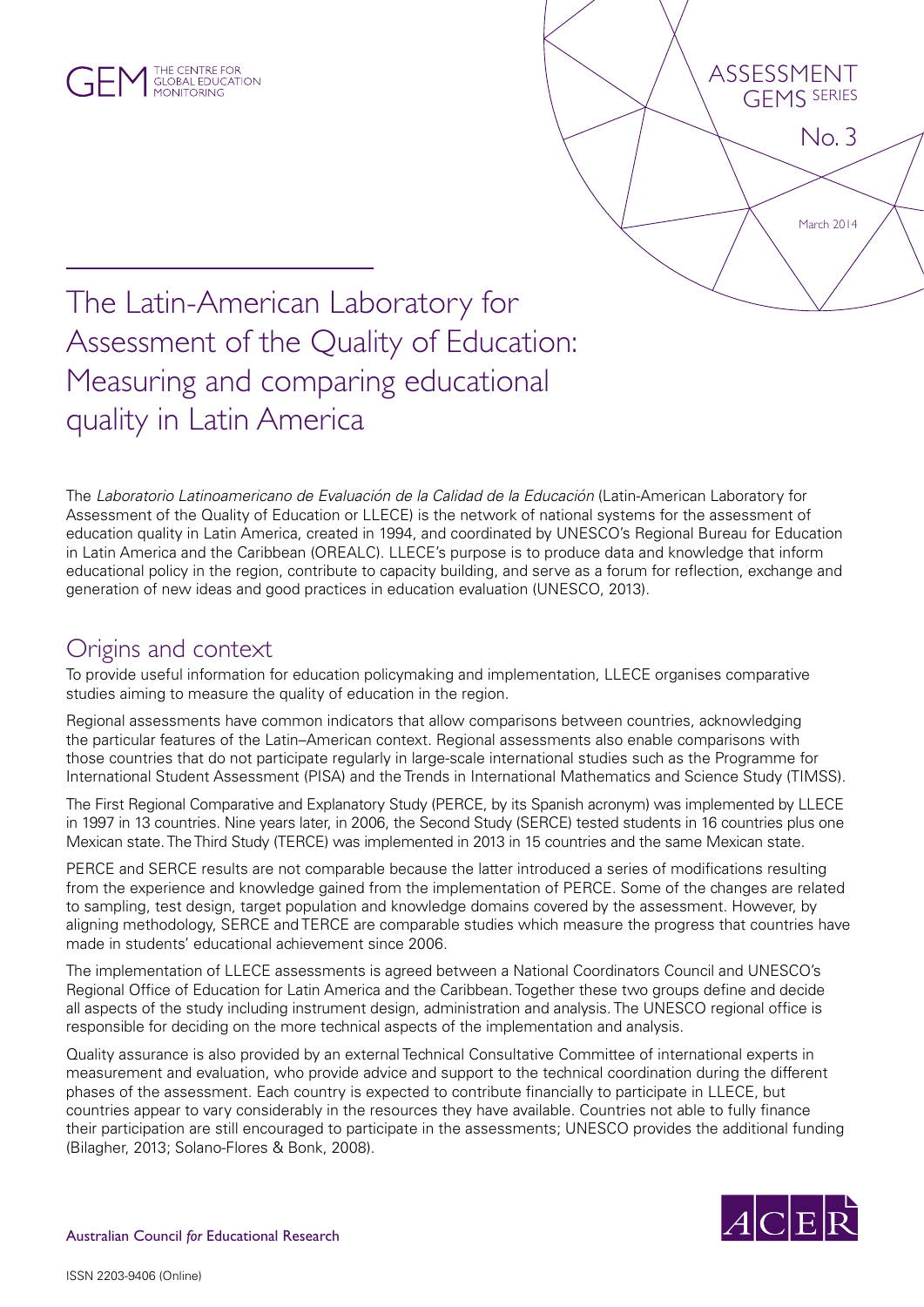#### **Figure 1: Participant countries**

Compiled by author based on LLECE regional reports. Outlined map of Latin America retrieved from www.worldatlas.com

## Purpose of the assessment

LLECE assessments aim to provide information about the quality of education in the region and guide decision-making in public education policies. In line with this purpose, LLECE's studies not only compare results between participant countries but also investigate the factors associated with student achievement. The focus here is to identify those school factors that can be influenced by educational policies.

# Measurement objectives

#### **Cognitive domains**

LLECE's assessments measure student achievement in relation to curriculum objectives. In designing each round of assessments, LLECE's members review countries' curricula in the subjects and grades to be assessed, and identify the common content and cultural roots embedded in the curriculum of the participating countries. From SERCE (2006), these assessments have also included the 'skills for life' approach promoted by UNESCO. This approach considers that schools should provide knowledge and develop skills, values and attitudes that students will need for active participation in society, as individuals and citizens (LLECE, 2008).

PERCE assessed students in two key areas of the curriculum: Language and Mathematics. Language is essential for developing knowledge and learning, and gives access to further knowledge and critical thinking. Mathematics is crucial for logical reasoning, problem solving and accuracy in data analysis (LLECE, 2000).

In designing PERCE tests, LLECE defined five conceptual domains to be assessed in each subject, as shown in [Table 1.](#page-2-0)

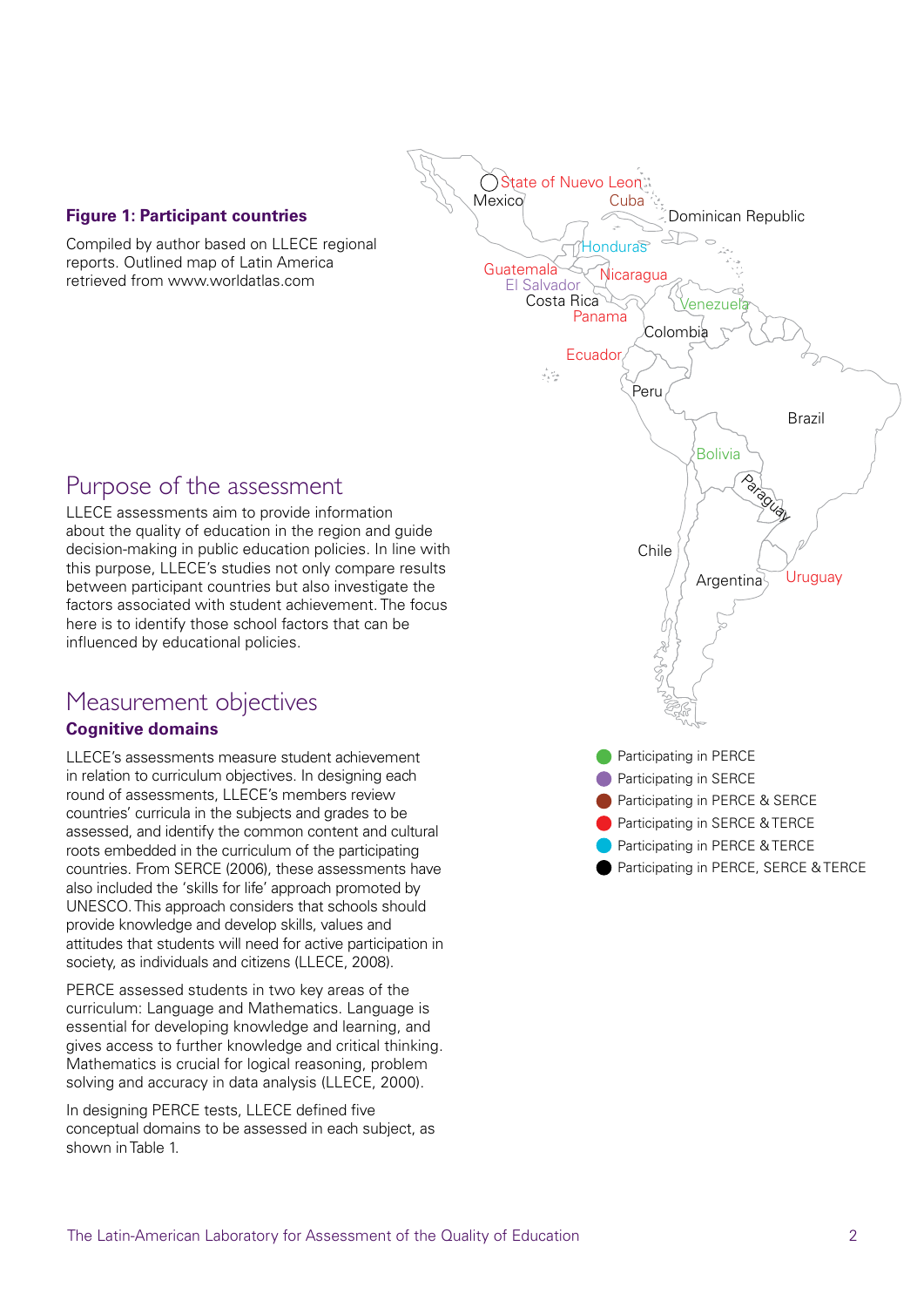<span id="page-2-0"></span>

| Table 1. PERCE, conceptual domains assessed |  |
|---------------------------------------------|--|
|---------------------------------------------|--|

| Language                                                                                                                                                                                                                                                                      | <b>Mathematics</b>                                                                                                                                                                    |
|-------------------------------------------------------------------------------------------------------------------------------------------------------------------------------------------------------------------------------------------------------------------------------|---------------------------------------------------------------------------------------------------------------------------------------------------------------------------------------|
| Identify different types of text<br>Distinguish between text author and audience<br>$\bullet$<br>Identify the message in the text<br>$\bullet$<br>Recognize specific information within the text<br>$\bullet$<br>Identify vocabulary related to the text meaning<br>$\bullet$ | Numeracy<br>Operations with Natural numbers<br>Common fractions<br>Geometry<br>General skills (reading graphs, pattern recognition,<br>probabilities, and relationships between data) |

SERCE widened the scope of areas to be assessed by including Writing and Science, and also integrated the 'skills for life' approach into the tests. Since this second study, LLECE's assessments have not only identified what students have and have not learnt but also how they use this knowledge to understand, interpret and solve problems in a variety of real-life situations and contexts.

From the analysis of participant countries' curricula, SERCE defined conceptual domains and processes to be assessed in each subject, as shown in [Table 2.](#page-2-1)

#### <span id="page-2-1"></span>**Table 2. SERCE, conceptual domains and processes assessed**

| Subject            | Conceptual domains                                                                                                                          | Processes                                                                                      |
|--------------------|---------------------------------------------------------------------------------------------------------------------------------------------|------------------------------------------------------------------------------------------------|
| Reading            | Characteristics of the text (length, type,<br>$\bullet$<br>genre)                                                                           | Reading (e.g. locate information, identify<br>narrative argument, metalanguage<br>application) |
| <b>Mathematics</b> | Numbers and operations<br>٠<br>Geometry<br>٠<br>Measurement<br>٠<br><b>Statistics</b><br>$\bullet$<br>Variation and change<br>٠             | Recognition of objects and elements<br>Simple and complex problem solving                      |
| <b>Sciences</b>    | Living beings and health<br>$\bullet$<br>Earth and environment<br>$\bullet$<br>Matter and energy<br>$\bullet$                               | Recognition of concepts<br>Interpretation and use of concepts<br>Problem solving               |
| Writing            | Aims to describe in detail children's<br>$\bullet$<br>abilities and knowledge regarding<br>writing a text according to given<br>directions. |                                                                                                |

#### **Contextual information**

Along with the cognitive tests, LLECE assessments collect information about the context of learning by administering questionnaires to students, their parents, teachers and school principals. These questionnaires are crucial for the identification of the factors associated with student achievement.

Among other topics, the student questionnaire aims to collect information about the family and socio-cultural environment in which children live, the dynamics and interactions in the classroom, and the satisfaction the student has with the school, classmates, and teachers.

The teacher questionnaire addresses aspects of teachers' socio–demographic and education background, work conditions, teaching experience, satisfaction with the school, and teaching strategies and practice.

The questionnaire for principals collects information about their personal characteristics, education background and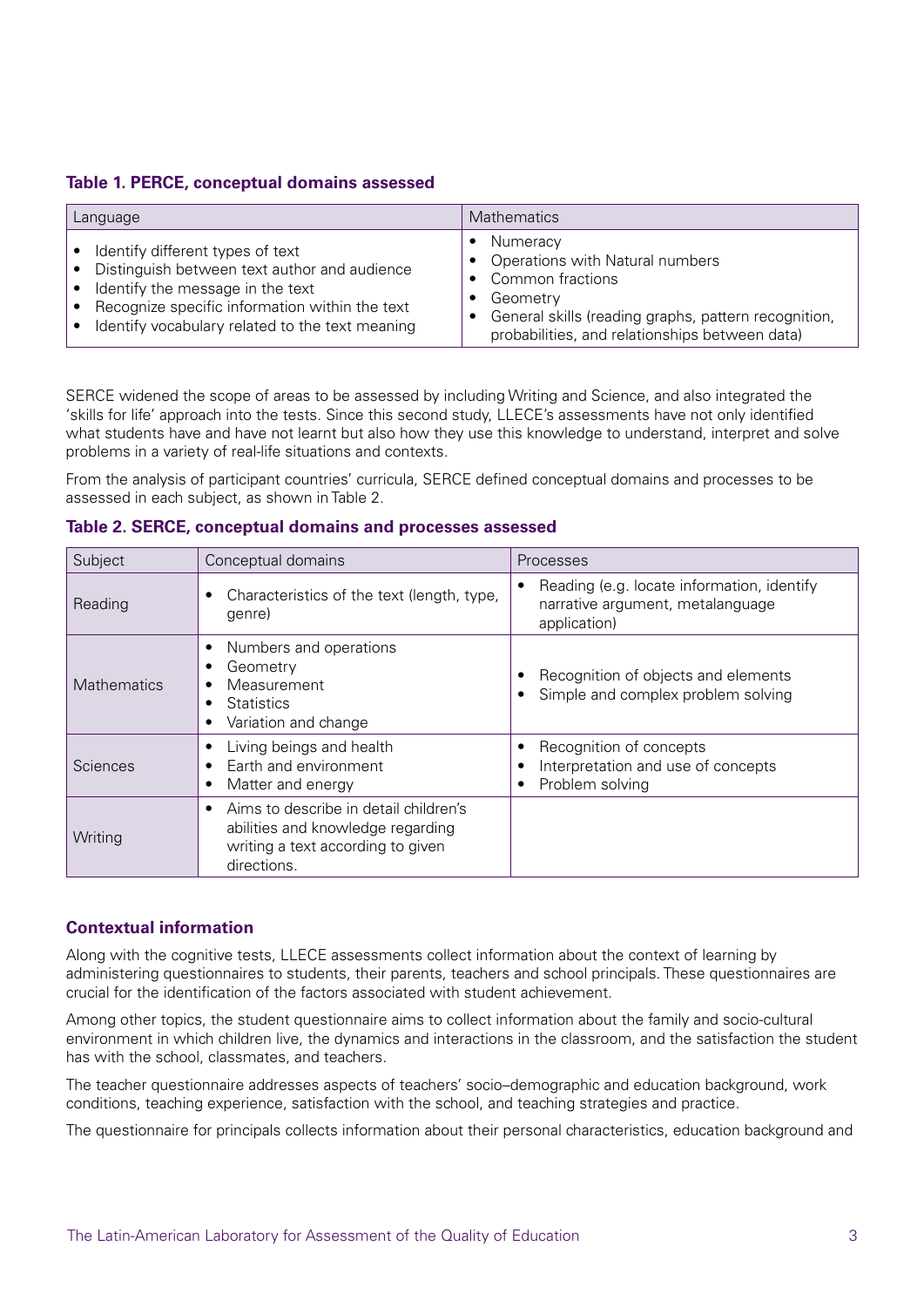experience, approach to school management, expectations, and satisfaction with the school and its members. The principal is also asked to provide information on school facilities and geographic location.

The parent questionnaire aims to collect information regarding socio-demographic family characteristics, the availability of services and resources in the household, and the participation and support of parents in their children's education, among other topics.

TERCE introduced a 'national section of associated factors' to the context questionnaires in some countries<sup>1</sup>. Through these national sections, each country could further investigate the factors affecting learning that are specific to the national context (such as learning and cultural diversity, learning and school violence). TERCE also introduced two new sections in some of the questionnaires to address the impact of ICT in the quality of learning, and the relationship between eating habits and learning.

## Target population and sampling methodology

LLECE's assessments are grade-based and students in the grades defined as the target population are tested regardless of their age.

The PERCE target population was students in Grade 3 and Grade 4, who were tested in Language and Mathematics. Grade 3 was included because this is the level at which most Latin-American curricula expect that children have acquired the basic reading-writing and mathematics skills that they will need to continue their studies. Grade 4 was included to collect information about the progress in achievement between these two grades (LLECE, 2001).

With the purpose of having a better picture of student achievement in primary education, SERCE and TERCE's target populations were students in Grade 3 and Grade 6 (Bilagher, 2013). The younger group was assessed in Reading, Mathematics and Writing; Grade 6 students were tested in the same three subjects plus Science.<sup>2</sup>

LLECE administers tests to a stratified sample of students in each country. However, the three studies used a different sampling procedure.

PERCE defined three strata based on school location (mega–city/urban/rural) and two strata based on school management (public/private); these strata were also used for reporting results. The planned sample size was set at 4000 students per country and the sampling procedure was not weighted and not proportional to the target population in each country. Within a school, a minimum of 20 students per grade were randomly selected and the minimum number of schools per country was 100. In total, nearly 55 000 students were tested from 1500 schools (LLECE, 2001).

SERCE used a stratified proportionally to size random-sampling procedure. Two strata were defined based on school location (urban/Rural), two based on school management (public/private), three based on school size (small/ medium/large), and four based on the grades per school grades per school, as represented by the ratio between Grade 6 and Grade 3 enrolment numbers. Within selected schools, all students in Grade 3 and Grade 6 were tested. In SERCE strata were not used for reporting. At the national level, the minimum number of students required for Grade 3 was set at 5300 and for Grade 6 at 4700. The minimum number of schools per country was set at 150. In total, there were nearly 196 000 students tested from 3065 schools (LLECE, 2010).

TERCE's sampling approach introduced modifications to the sampling frame of the assessment by modifying the exclusion criteria, the number and type of strata, and the approach for selecting schools and students within schools (LLECE, 2013a).

<sup>1</sup> The relationship between learning and ethnic and cultural diversity of an indigenous population was investigated in Ecuador and Guatemala. The relationship between learning and school violence was investigated in Paraguay and Guatemala. The relationship between learning and use of ICT was investigated in Costa Rica. The relationship between participation in full-day schooling and achievement of learning outcomes was investigated in Uruguay.

<sup>2</sup> The Science test was only administered in nine countries (Argentina, Colombia, Cuba, Dominican Republic, El Salvador, Panama, Paraguay, Peru, and Uruguay) and the Mexican state of Nuevo León.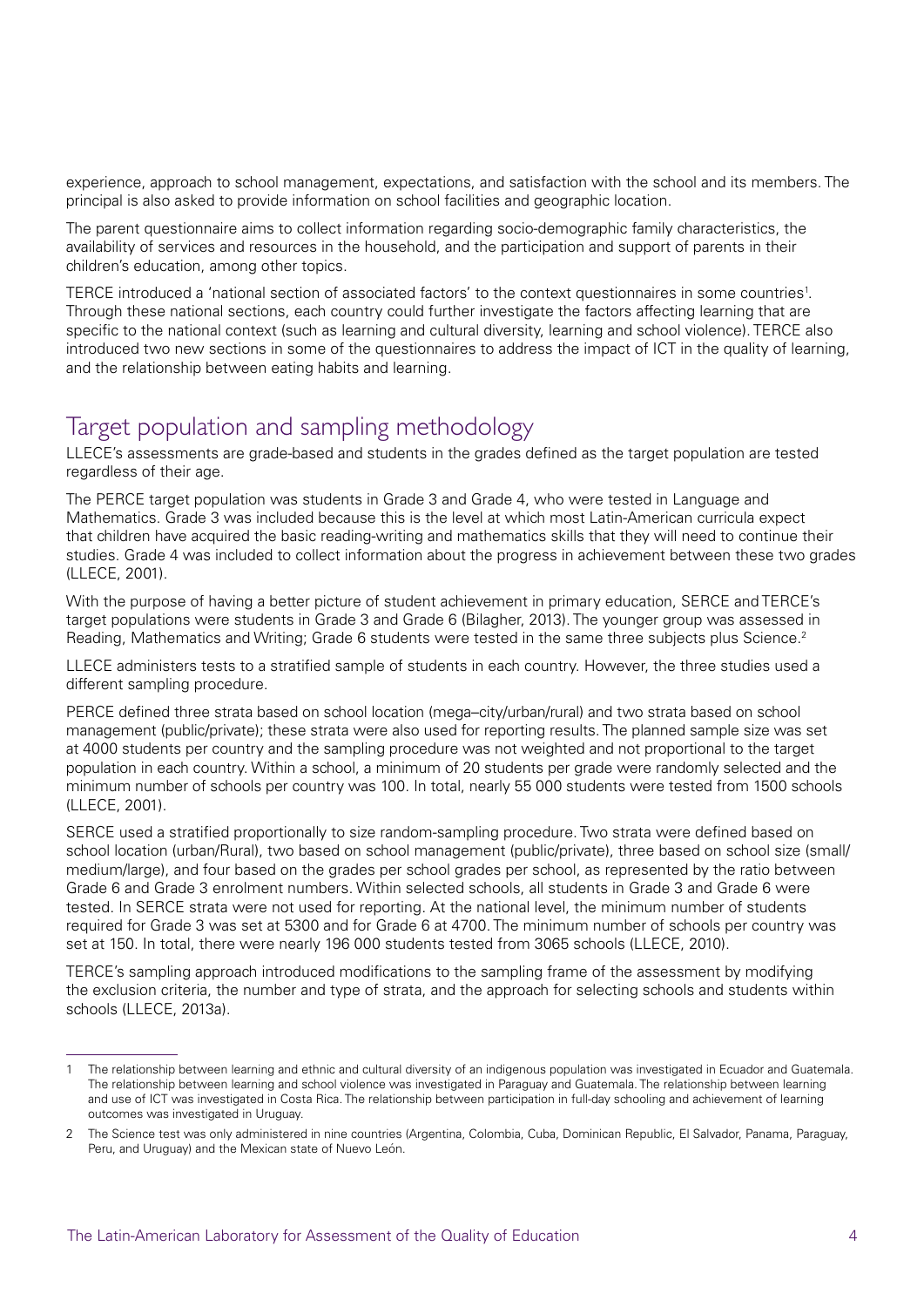In previous studies, LLECE excluded from the target population those schools with fewer than six students enrolled in the targeted grades. Students whose mother tongue was different to the language of the test and who have not received at least two years of instruction in the language of the test were also excluded from the sample. TERCE removed this last criterion with the aim of studying the effect of mother tongue on student achievement. Furthermore, considering that in some countries small schools are a structural characteristic of the education system and their exclusion would reduce the representativeness of the sample, it was decided to exclude only the two per cent of smallest schools from TERCE.

TERCE maintained the school location and school type strata; modified the definition of the stratum referred to grades per school (only Grade 3/only Grade 6/Grade 3 and Grade 6); and no longer used the school size stratum. This last information was incorporated as part of the school selection process: within each stratum, schools were selected proportionally to their size. Within each selected school an intact classroom per grade was randomly selected. The minimum number of participant schools per country was set to 150. The final number of participants will be known when LLECE releases TERCE's results.

### Assessment administration

LLECE's assessments are administered during school hours near to the end of the school year (May–June for northern countries and August–December for southern countries). Each country must hire and train independent test administrators. UNESCO's regional office provides detailed manuals outlining the profile and responsibilities of the National Coordinator and test administrators.

The test and corresponding context questionnaires are administered in a paper-and-pencil format. Most of the test items are multiple choice but some open-ended items are also included. The booklets are scanned and organised at the national level and sent to UNESCO's regional office for analysis.

As of November 2013, there is no defined frequency for LLECE assessments.

# Reporting and dissemination

LLECE reports assessment results using a single continuous scale obtained from the application of the Rasch Model (Item Response Modelling approach) for each subject. For the analysis of factors associated with student achievement, that is, contextualising results, LLECE uses Hierarchical Linear Models.

LLECE's strategy for reporting results consists of two stages. In the first stage, LLECE publishes a report with the overall results for the region and each country, focusing on comparing the average scores of countries and variance in each of the assessed grades and subjects. If it has been previously agreed, sampling strata are also used to report results, as was the case for PERCE.

In this first stage, results are also analysed in terms of performance levels describing what students can do. PERCE defined three overall performance levels per subject and, based on experts' judgement, also set an expected percentage of students for each level (90 per cent, 75 per cent and 50 per cent, from the lowest to highest level). The distribution of students across these three levels is compared between countries. To be considered as having achieved an adequate performance level, a country should reach the expected percentage of students in each level (LLECE, 2000). SERCE defined four performance levels for each grade for each assessed subject. These levels are specified simultaneously for each content domain and cognitive process assessed (see [Table 2\)](#page-2-1), and reflect progressive levels of difficulty. Countries are compared based on the percentage of students reaching each of these levels (LLECE, 2008).

In the second stage, normally two or three years after the assessment has been completed, LLECE publishes a report on associated factors, aiming to explore the relationship between student and school variables (obtained from the context questionnaires) and student achievement. The purpose is not only to relate contextual factors to student performance, but also to identify influential factors that could be modified by educational policy, particularly at the school level.